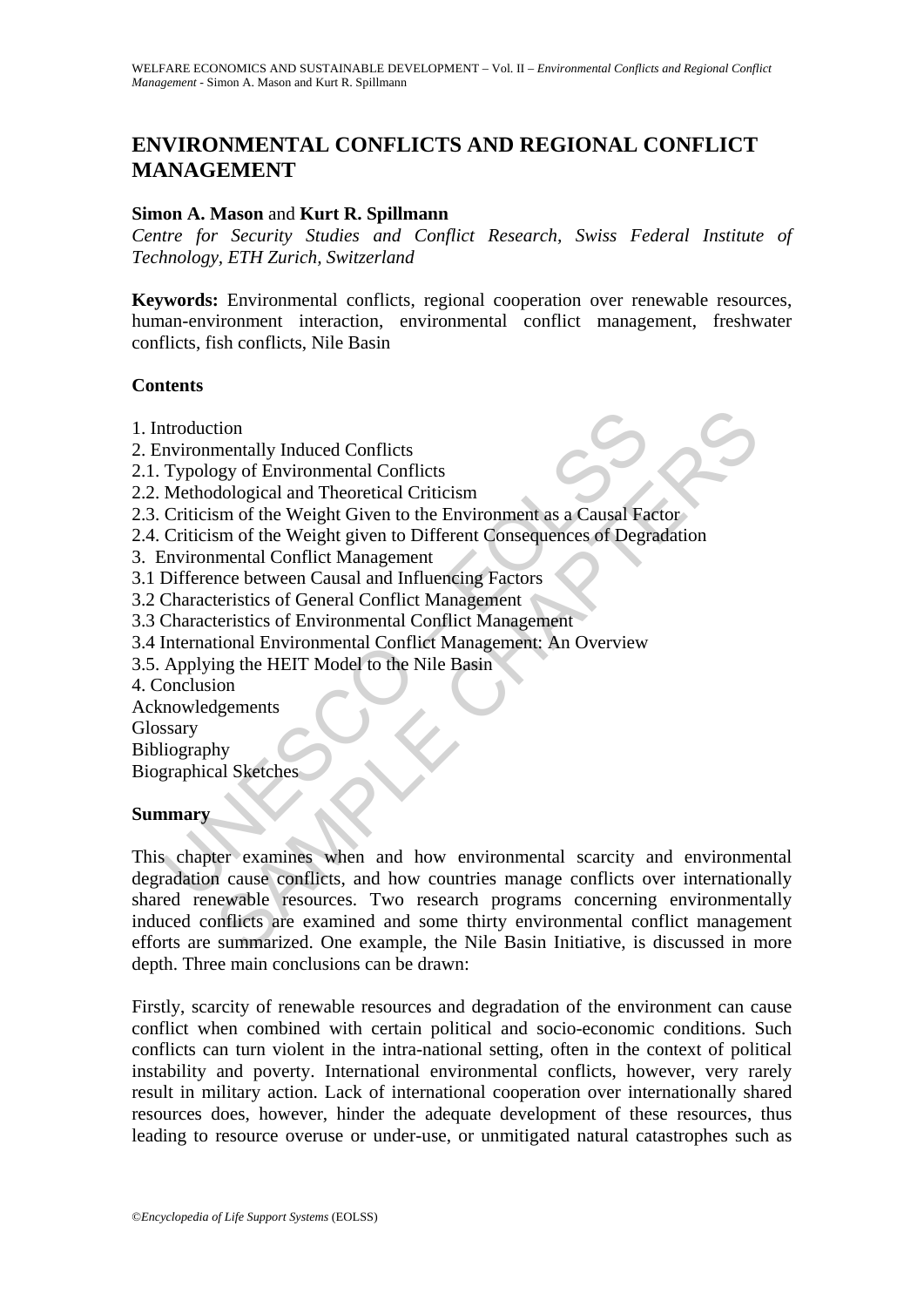droughts and floods. These negative impacts, in their turn, can be co-responsible for poverty, migration and conflicts that arise.

Secondly, there are indications that third-party assistance, typically of an International Governmental Organisation (IGO), is often more effective in reducing international tensions and enhancing ecological sustainability than conflicts solely managed by the conflicting parties themselves. The examples discussed demonstrate that conflict management efforts are more likely to be successful when they focus on interests, when they aim at efficiency increase and demand-side management, and when there is a legal and institutional framework in place that corresponds to the natural system it aims to manage.

Thirdly, the examples of conflict management listed here indicate that IGOs should be strengthened in their role as third-party facilitators. IGOs need to support the actors without taking on ownership of the process or outcome. **Cross-track** management, i.e. efforts to link government with mid-level leadership and the grass-root level, is needed to avoid shifting problems from the international arena to the national one.

## **1. Introduction**

ngthened in their role as third-party facilitators. IGOs need to<br>cout taking on ownership of the process or outcome. **Cross-tracl**<br>rts to link government with mid-level leadership and the grass-rc<br>void shifting problems fr diative in their role as third-party facilitators. IGOs need to support the acing on ownership of the process or outcome. Cross-track management ink government with mid-level leadership and the grass-root level, is need if "No peace will be secure unless it is grounded in equitable sharing of scarce resources or offers a sustainable future for all concerned." In this statement, Malcom Rifkind, former British Foreign Minister, points to the links between the environment, conflict and conflict management. The topic of this chapter, namely these linkages, is referred to with terms such as environmental conflicts, ecological conflicts, and environmental conflict management or in a broader sense environmental security. There are two main questions. The first question concerning environmentally induced conflicts asks when and how scarcity of renewable resources and degradation of the environment lead to violent conflict. The second question concerning environmental conflict management asks how large groups of people can use scarce natural resources in a cooperative way. Wars over non-renewable resources such as mineral oil are referred to as resource conflicts; they are to be distinguished from environmental conflicts over renewable resources and will not be discussed here. The destructive effect of violent conflicts and war on the environment is not examined either. Global environmental conflicts are discussed elsewhere in this volume (see International Cooperation to Resolve International Pollution Problems). The chapter focuses on regional conflicts and cooperation, e.g. between neighboring countries of a shared river basin. Furthermore, it will focus on conflict dynamics and the involved communication patterns rather than on the more long-term legal policy issues and regime formation (see International Environmental Agreements and the Case of Global Warming).

The conflict terminology is ill-defined. The term *conflict* will be used as defined by Lewis Coser: "... a struggle over values and claims to scarce status, power and resources in which the aims of the opponents are to neutralize, injure or eliminate their rivals." Conflicts can be categorized or described by the following dimensions: (1) The issue at stake (e.g. resources, self-determination); (2) The actors and the characterization of these (e.g. state, non-state); (3) The form of the conflict (e.g. latent, manifest, violent, or non-violent conflicts); (4) The causes of the conflict (e.g. acquiring or defending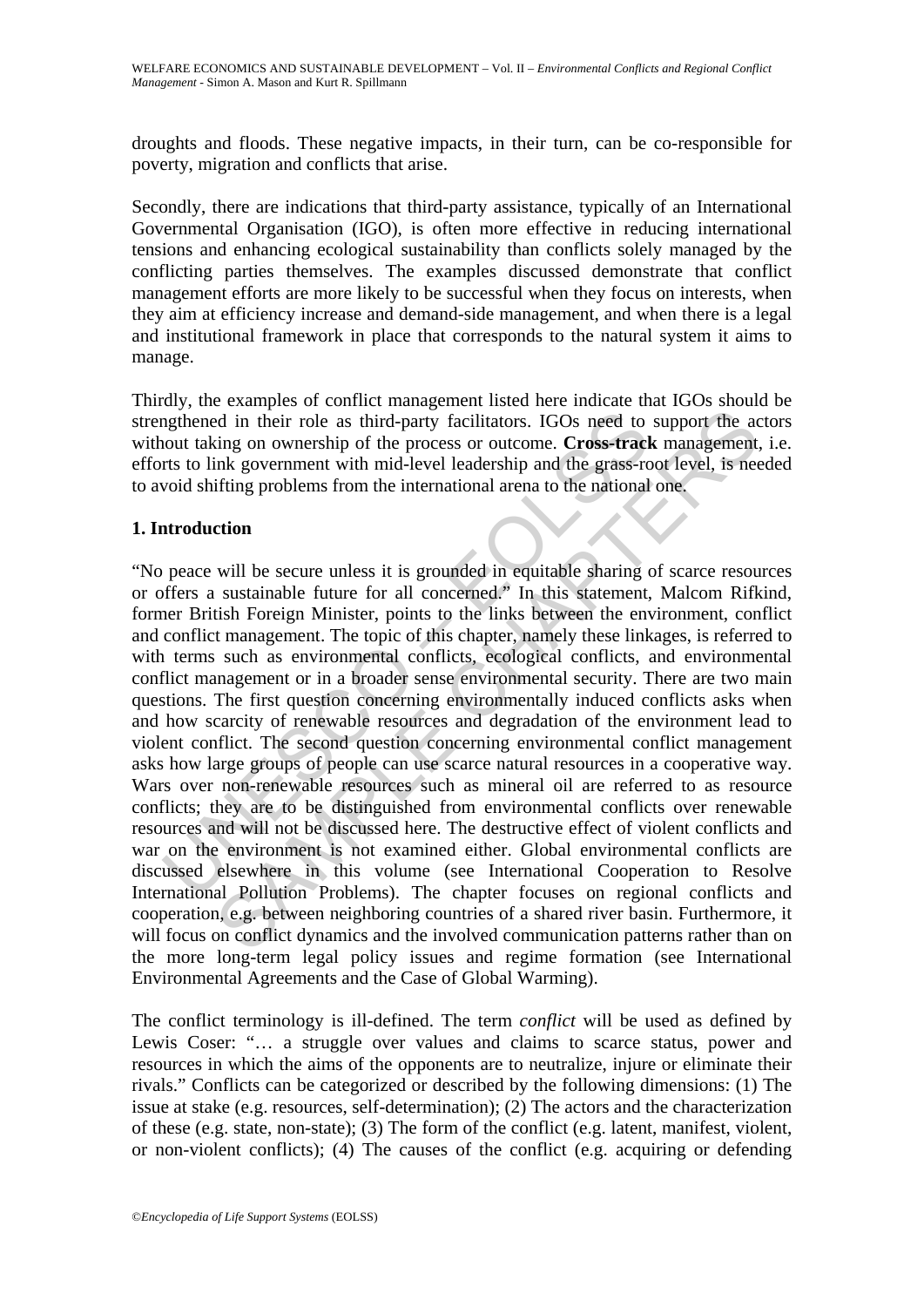material and immaterial values); (5) The arena in which the conflict takes place (e.g. local, international, river basin, forest area).

*Violence* is used here to describe the abusive use of force intended to compel or hurt people. Violent conflict is thus a wider definition than armed conflict in that it can be applied to the personal, institutional or structural level.

*Environment* will be used to refer to the natural resources and ecosystems upon which humanity is dependent on for survival, e.g. freshwater systems, terrestrial systems, seas, oceans, atmosphere and biodiversity. Non-renewable resources such as mineral oil are only included in this analysis if their use leads to the degeneration of the environment.

*Environmental conflicts* is defined by the Environment and Conflicts Project (ENCOP), headed by Günther Baechler and Kurt R. Spillmann, as follows: "Environmental conflicts manifest themselves as political, social, economic, ethnic, religious or territorial conflicts, or conflicts over resources or national interests, or any other type of conflict. They are traditional conflicts induced by an environmental degradation. Environmental conflicts are characterized by the principal importance of degradation in one or more of the following fields: 1) overuse of renewable resources; 2) overstrain of the environment's sink capacity (pollution); 3) impoverishment of the living space."

ded by Günther Baechler and Kurt R. Spillmann, as follows<br>flicts manifest themselves as political, social, economic, et<br>torial conflicts, or conflicts over resources or national interests, o<br>flict. They are traditional con Günther Baechler and Kurt R. Spillmann, as follows: "Environmenanifest themselves as political, social, economic, ethnic, religious conflicts, or conflicts over resources or national interests, or any other type they are t The Toronto group, headed by Tomas Homer-Dixon, used a somewhat different definition: "Environmental conflicts are violent conflicts that are caused by environmental scarcity in interaction with a variety of often situation-specific, contextual factors. Environmental scarcity appears in three forms: demand-induced scarcity (i.e. scarcity arising from increases in demand caused by, for example, population growth); supply-induced scarcity (i.e. scarcity arising from a reduced total availability of certain resources due to degradation or depletion), and structural scarcity (i.e. scarcity arising from the unequal distribution of, or access to, resources)."

Both research groups focused on the causal relationship between the environment (natural, renewable resources) and violent conflicts, the focus of the first section of this chapter on environmentally-induced conflicts.

For the second section of this chapter on environmental conflict management we use a wider conflict definition, as used by the Environmental Change and Conflict Transformation research group of NCCR North-South: "Environmental conflicts are conflicts over the use of natural resources, where at least one of the actor groups is negatively affected by objective and subjective divergences in positions and/or interests". Rather than focusing on violent conflict alone, the continuum between cooperation and highly escalated conflict is of interest when dealing with conflict management.

### **2. Environmentally Induced Conflicts**

ENCOP and the Toronto group were pivotal in launching research on the environment as a cause of violent conflict in the 1990s. Both groups arrived at similar conclusions, even if they used somewhat different categories and research methods.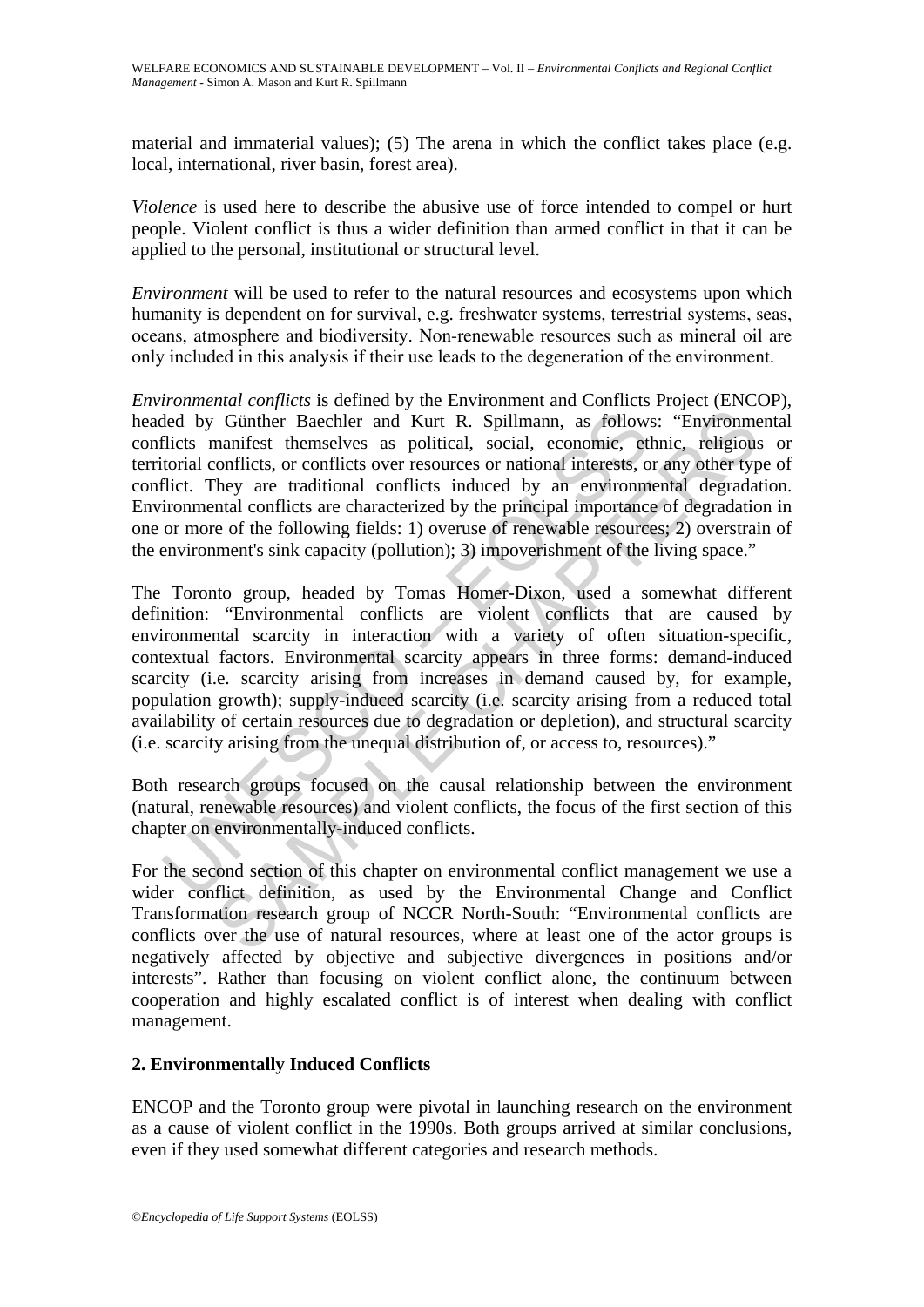# **2.1. Typology of Environmental Conflicts**

The ENCOP group differentiated between the following types of environmental conflict, which frequently overlap in reality in the following.

*Centre-periphery conflicts* often ignite around large-scale development projects such as dams or irrigation schemes. The benefits of such projects are mainly accrued by the central state power, and are often linked to a globalized market. People in the periphery, often surviving on a subsistence basis, do not benefit equally, e.g. when they are forced to migrate from a sacrifice area to make space for a reservoir. If these people are not compensated and integrated, they may oppose the central state.

The fault lines of *Ethnopolitical conflicts* run along (often superficial) ethnic differences. Ethnicity is used as an identification and mobilization mechanism to unify people, in this way unanimously articulating individual needs and grievances concerning the environment. As the conflict escalates and becomes more protracted, ethnicity as a factor may become more important than the original question of resource use. This phenomenon was pointed out and referred to as conflict inversion by Mohamed Suliman when analyzing environmental conflicts in Sudan.

erences. Ethnicity is used as an identification and mobilization m<br>ple, in this way unanimously articulating individual needs<br>cerning the environment. As the conflict escalates and become<br>icity as a factor may become more . Ethnicity is used as an identification and mobilization mechanism to use this way unanimously articulating individual needs and grievation is a stactor may become more important han the original question of reso phenome *Internal and cross-border migration conflicts* result from voluntary or forced migration, one of the most frequent consequences of environmental degradation. Often these migration conflicts are caused by relative overpopulation, linked to poverty and political instability. In the year 2000, at the World Water Forum in Hague, Ismail Serageldin, Chairman of the World Commission on Water, pointed out that: "The land and water crisis in river basins contributed to the total of 25 million environmental refugees last year, which for the first time exceeded the number of war-related refugees. By 2025 the number of environmental refugees could quadruple." Once the migrants arrive in a new area, conflict with those already present may arise if the respective needs of the different communities are not dealt with adequately.

*International water conflicts* may arise over river basins that cross national boundaries. Conflict lines frequently form between upstream and downstream users of the river, particularly, as the cost and benefit of water used for hydroelectric power or irrigation are often asymmetrically distributed. Another example is the effect of upstream pollution on downstream regions.

Finally *global environmental conflicts* were identified by the ENCOP group. The failure to agree on international management of global problems, such as climate change, may indirectly lead to violent conflict, e.g. people being forced to migrate from islands in the South Pacific that are endangered from a rising sea level.

The Toronto group differentiated two processes of interaction between the environment and society that might lead to violent conflict, namely, resource capture and ecological marginalization. Resource capture describes the process by which powerful groups in a society may seek to control access to, and distribution of, scarce resources in their favor. Scarcity of renewable resources, an increase of population dependent on these resources, and an unequal distribution of these resources may cause people to migrate to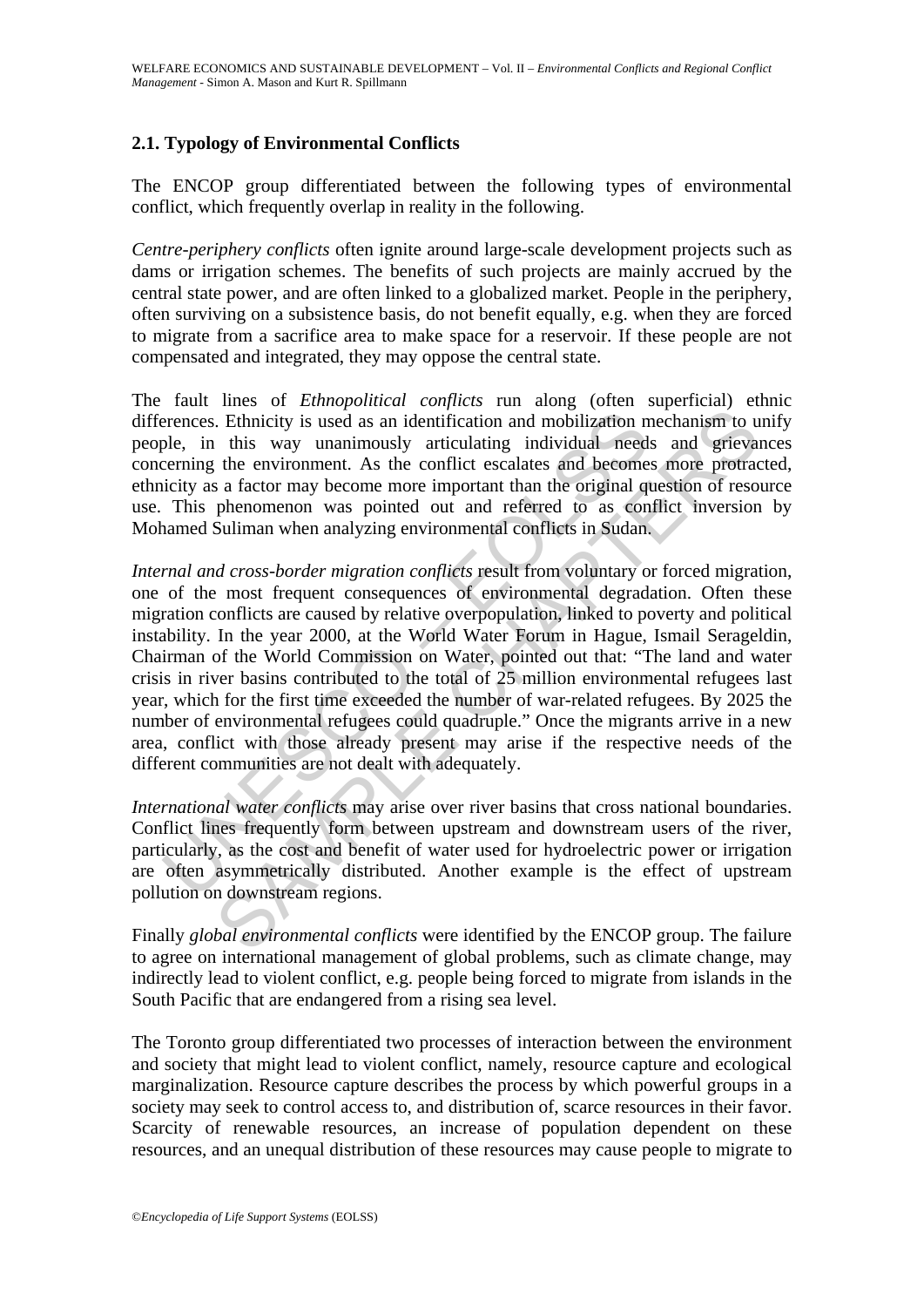marginal ecosystems, a pattern of interaction referred to by the Toronto group as ecological marginalization*.* 

ects. The category of migration conflicts and the process-<br>ects. The category of migration conflicts and the process production have a similarity to the Sahel Syndrome, i.e. the light and and. The findings of both the Toro The category of migration conflicts and the process of ecologication have a similarity to the Sahel Syndrome, i.e. the over-cultivation have a similarity to the Sahel Syndrome, i.e. the over-cultivation and EMCOP research There is a similarity between ENCOP's category of migration conflicts and the Toronto group's process of ecological marginalization, as well as between the category of centre-periphery conflicts and the process of resource capture. The terms used in the Syndrome Approach are also similar. The Syndrome Approach, first developed by the German Advisory Council on Global Change (WBGU), looked at different negative human-environment patterns of interaction. The research project NCCR North-South Research Partnerships for Mitigating Syndromes of Global Change is further developing the syndrome approach by analyzing clusters of core problems and how they interact. In the syndrome terminology, centre-periphery or resource capture conflicts have a similarity to the Aral Sea Syndrome – i.e. environmental damage caused by large projects. The category of migration conflicts and the process of ecological marginalization have a similarity to the Sahel Syndrome, i.e. the over-cultivation of marginal land. The findings of both the Toronto and ENCOP research groups agree that environmental scarcity and degradation do not directly lead to violent conflicts; rather they are seen as a contributory condition, sometimes a necessary one, but very rarely a sufficient condition in causing violent conflict. Socio-economic and political factors are contextual factors that influence whether degradation or scarcity will eventually lead to violent conflict or not. Characteristics of environmentally induced violent conflicts include the following:

- They are *multi-causal*. The environment only causes conflicts in interaction with certain economic and political factors.
- There is a strong tendency of *conflict inversion:* Conflict channels are elements that group people and create identification. As the conflict escalates, such channels may become more important than the original environmental cause – an inversion takes place.
- The conflict arena is normally defined by the *physical environment* rather than only through political boundaries. The clash between the natural and political boundaries often lies at the centre of the problem. The largest 260 rivers that cross international boundaries and drain about 45% of the earth's surface, for example, are mainly managed on the national level.
- The *long-term time dimension* of environmental changes and their implication for society do not usually fit political time frames. The effects of environmental change on society are also normally not linear, rather they are marked by thresholds, after which the damage may be irreversible. Ecologically sustainable development is a form of conflict prevention.
- Violent environmental conflicts are generally limited to *developing countries*. People are often directly dependent on renewable resources for their subsistence, and these countries are also less resilient in dealing with increased scarcity. The conflict line often lies between modern technological and traditional subsistence forms of resource use, i.e. small fishers versus large fish trawlers or subsistence farmers and nomads marginalized by large-scale mechanized farming.
- *Non-state actors* are frequently involved. Most violent environmental conflicts are intra-national conflicts. Indeed, this is true for all present day violent conflicts: of the 25 major armed conflicts in the year 2000, all but two of them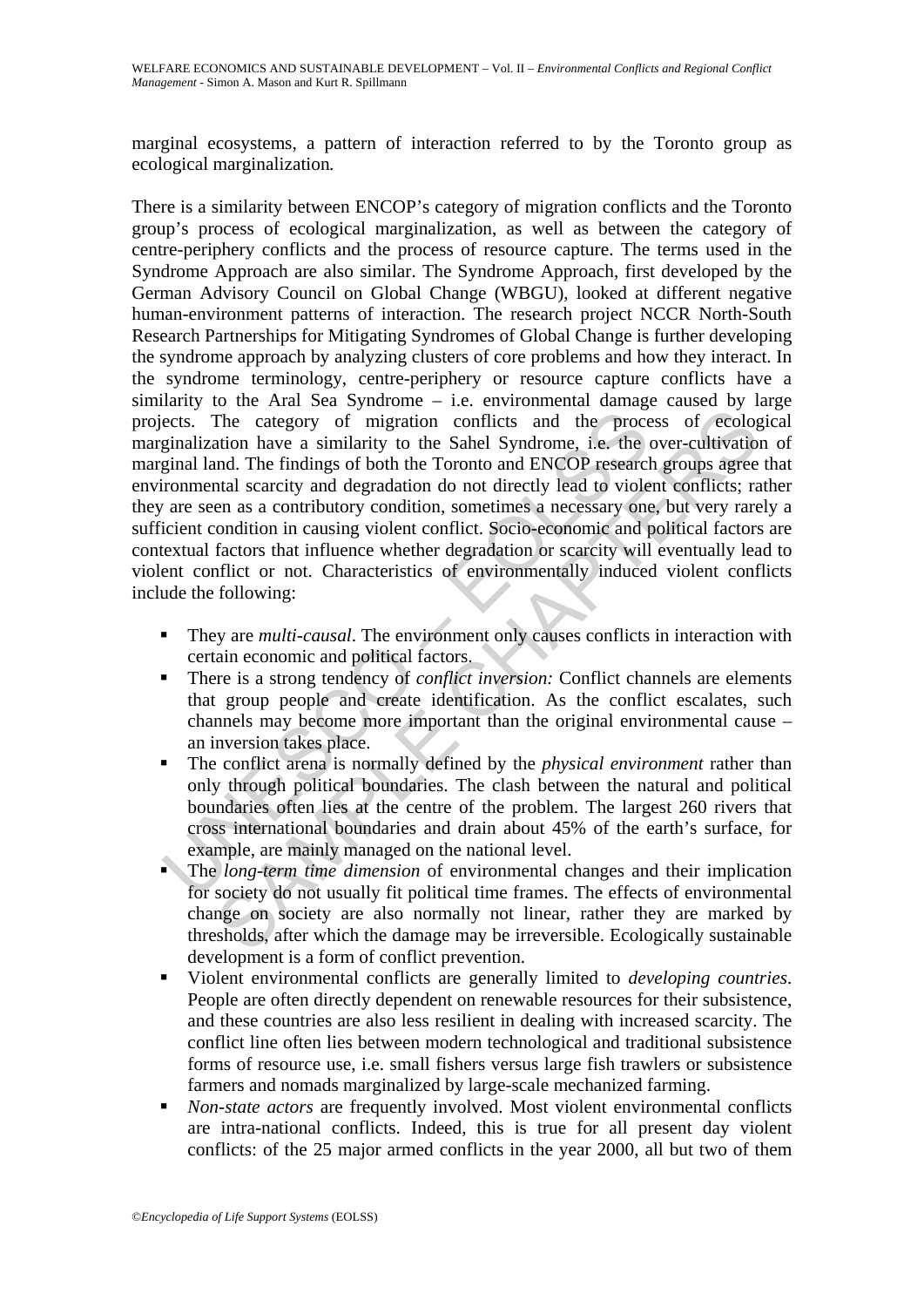were internal, according to the Stockholm International Peace Research Institute. Environmental conflicts often affect different layers of society, from the government down to the grassroots.

### *Three Types of Criticism*

Criticism of this branch of research concerning the link between environmental scarcity and violent conflict can be grouped into: (1) Methodological and theoretical; (2) Criticism of the weight given to environment as a causal factor; and (3) Criticism of the weight given to conflict rather than to other consequences of environmental degradation.

# **2.2. Methodological and Theoretical Criticism**

hodological criticism partly follows the debate betwee<br>and linear causality; the latter gives greater priority to the sand linear causality; the latter gives greater priority to meanings<br>understands reality; the latter giv Example and particles are delay between positivist<br>gical criticism partly follows the debate between positivist<br>logical approaches. The first gives greater priority to the external rea<br>near causality; the latter gives grea Methodological criticism partly follows the debate between positivist and phenomenological approaches. The first gives greater priority to the external reality, facts and linear causality; the latter gives greater priority to meanings and inter-linkages and understands reality as something constructed by the observer and the involved actors. Nils Gleditsch points out that the case studies of the Toronto and ENCOP groups were chosen without the independent variable, 'environmental scarcity', or the dependent variable, 'conflict', being left open. Thus, some sort of link was guaranteed from the start. This criticism is valid if one seeks causal effects (does A lead to B?). If one seeks to trace causal mechanisms (how does A lead to B?), however, in-depth case studies are needed. Thomas Homer-Dixon points out that many real life problems cannot be addressed with quasi-experimental methods. He argues that process-tracing, i.e. a detailed step-by-step analysis is an effective way of understanding causal mechanism – how scarcity can lead to violent conflict.

A second phase of environmental conflict research has taken up some of these methodological criticisms, thus attempting greater flexibility of the dependent variable. More recent research also looks at cases where environmental scarcity has led to cooperation, rather than mainly at examples that have led to violent conflict, e.g. the research projects ECOMAN and ECONILE. As a follow-up to the very clear and consistent findings that environmental conflicts are multi-causal, environmental conflict research has also begun to use the Syndrome Approach, e.g. the NCCR North-South project.

## **2.3. Criticism of the Weight Given to the Environment as a Causal Factor**

This criticism is based on the optimistic perspective that the environment is not as badly off as everyone says, that there is a technological fix to every problem, and that market forces will regulate the demand for scarce resources through price signals. An analogy to human health, however, shows that this optimism is misplaced. According to the World Health Organisation, about 4 million people die every year due to unclean drinking water, lack of proper hygiene standards and bad sanitation. The technology to solve the problem exists, but it is not used due to poverty. Where a liberalized market structure has been introduced in developing countries, poor people are often worse off than before, since the regulatory framework is faulty, and the needs of the poorest are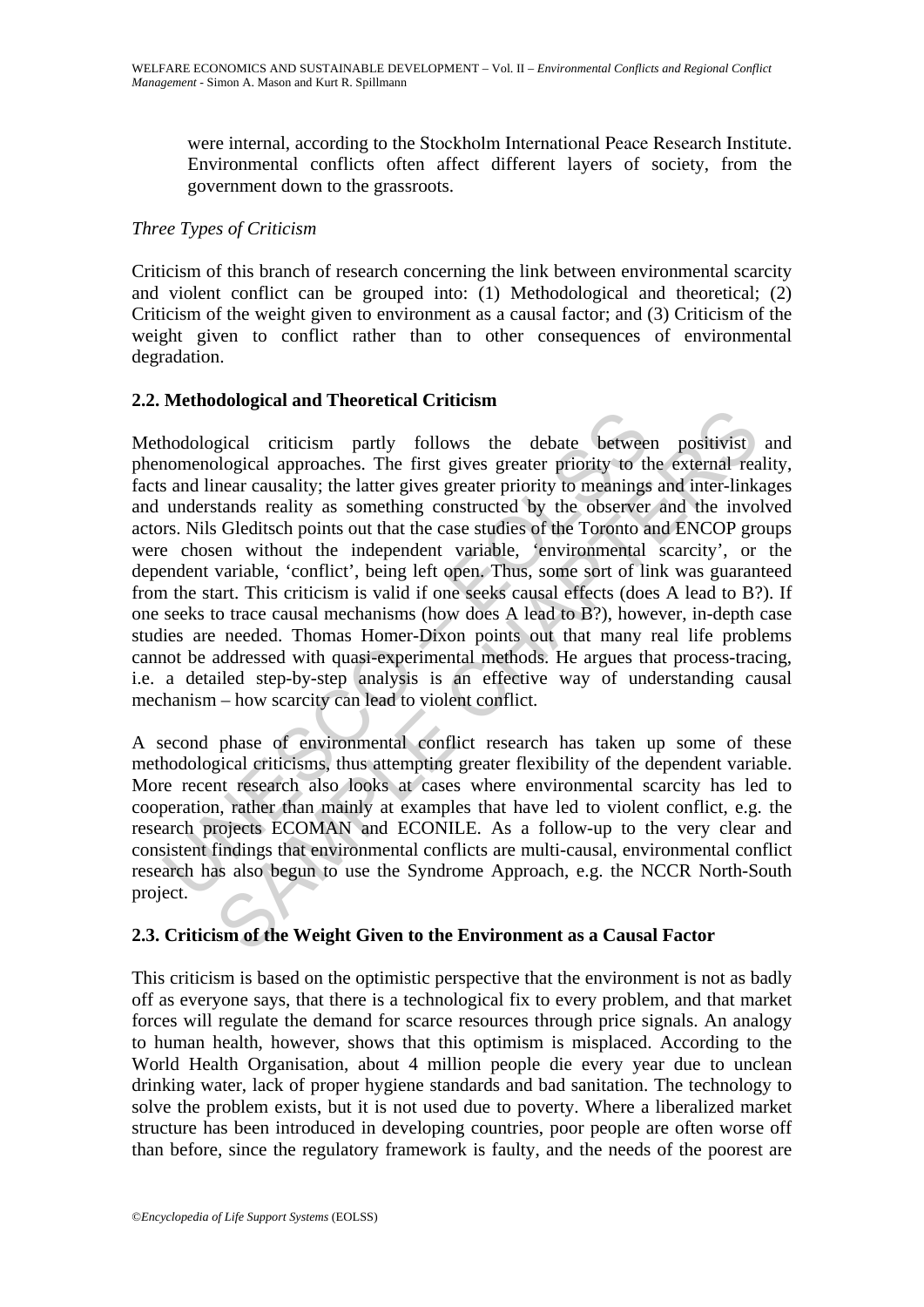not sufficiently protected. In other words, it is not a problem of lacking technology or of liberalized markets, but of finding and implementing a suitable political and legal framework to guide these instruments. Nevertheless, this form of criticism gives us an awareness of the enormous potential to solve problems if the political framework is adequate. An assessment of the International Water Management Institute, for example, estimates that half of the world's additional water demand in the year 2025 can be covered by increases in irrigation efficiency.

This block of criticism also gives greater weight to other factors causing conflict besides the environment, e.g. ethnic, economic or ideological factors. These must be taken into account on a case-to-case manner. In conflict research there is always the danger of falling into the mono-causality trap, whatever that one factor might be.

## **2.4. Criticism of the Weight given to Different Consequences of Degradation**

**Criticism of the Weight given to Different Consequences of D.**<br>Scriticism points to the many consequences of environmental d<br>diret, such as internal and international migration, pove<br>mployment. While they are often less d ism of the Weight given to Different Consequences of Degradation<br>sim points to the many consequences of environmental degradation bes<br>such as internal and international migration, poverty, sickness<br>nent. While they are oft This criticism points to the many consequences of environmental degradation besides conflict, such as internal and international migration, poverty, sickness or unemployment. While they are often less dramatic and therefore less present in the headlines, their contribution to human suffering is tremendous. As noted before, there are more environmental refugees than war-related refugees. Facing the choice of fight or flight, flight seems to be more frequent in relation to decreasing renewable resources. Environmental degradation and scarcity may cause conflict further down the line – when it is forgotten that the environment was the original cause for conflict in the first place. Indeed, this long-term and often invisible nature of many of the effects of environmental degradation is possibly a reason why the environment is not given greater priority in politics and public awareness (see National Accounting and Sustainability). Despite the enormous non-conflict related causes of human suffering, there is an extremely pressing reason for greater human expertise on environmental and general conflict management: the cost of humanity's present way of dealing with conflicts is very high. In 1994 the World Game Institute estimated the annual global military spending at 1 trillion US\$. Further, they estimated that 25% of this would suffice to finance global programs to prevent soil erosion, stabilize population growth, stop deforestation, stop ozone depletion, provide clean safe energy, prevent global warming, prevent acid rain, eliminate illiteracy, provide health care, provide shelter, retire developing nations' debts, provide safe clean water, and eliminate starvation and malnourishment. The comparison of military spending with the costs to alleviate the major sources of human suffering is a compelling argument for alternative conflict resolution methods. It is also a plausible hypothesis that one of the roots of migration and poverty is a lack of cooperatively managed resources.

## **3. Environmental Conflict Management**

Environmental conflict management refers to all kinds of interventions in a conflict over the use of renewable resources and the degeneration of the environment. The aim is to solve the problems as perceived by the involved actors, transform the hostile relationship between the actors into a cooperative relationship, and enhance ecological sustainability. If science is perceived as a cycle of understanding and conceptualizing data (e.g. basic research), followed by a phase of prescription and problem-solving (e.g.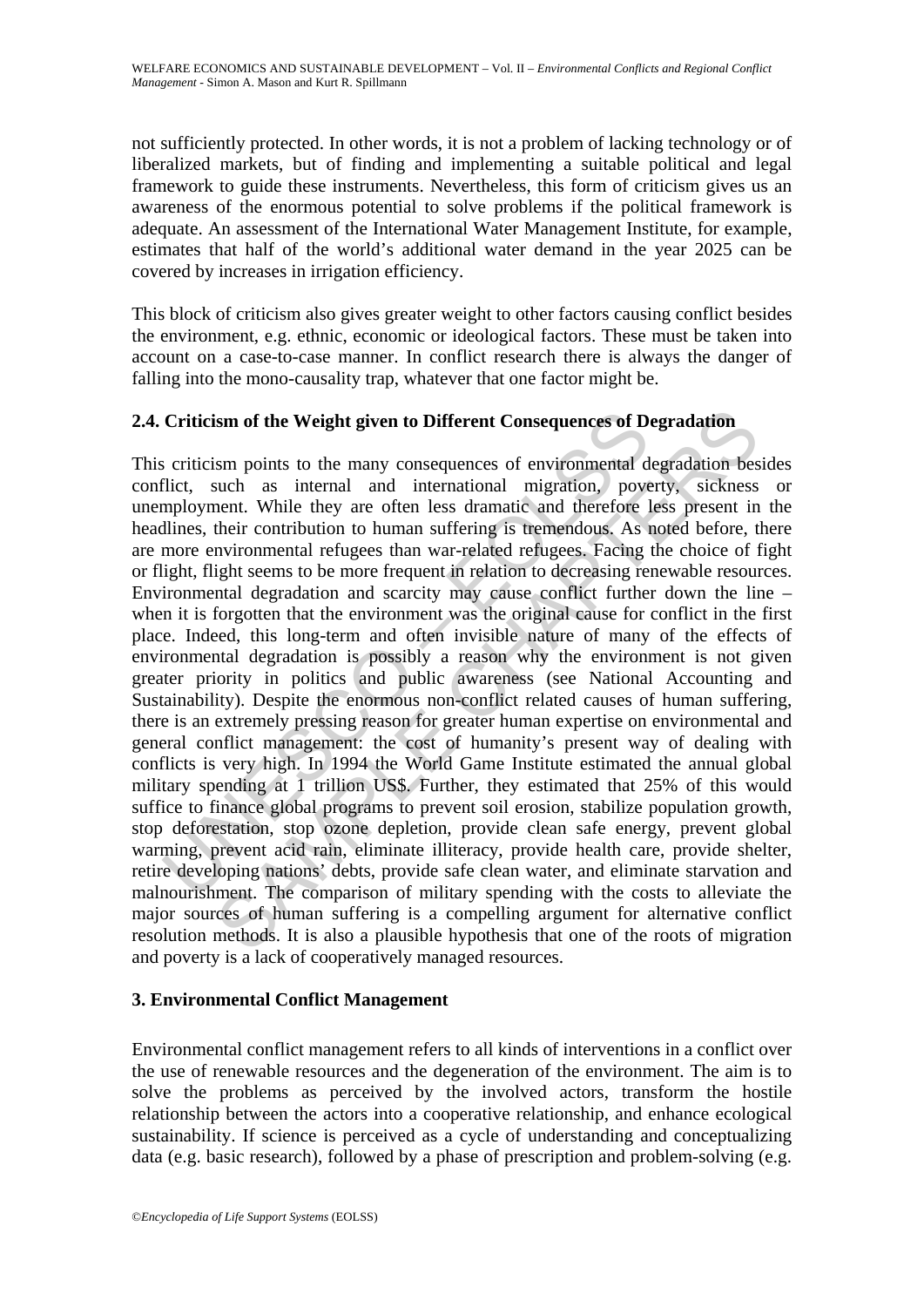applied research), the research focusing on environmentally-induced conflicts can be positioned to be dealt with in the first phase, while the research on how to manage these conflicts can be positioned in the second phase. While the debate over the environment as a cause of conflict continues, there remains an urgent need for more insight into how such conflicts can be managed in order to improve the potential for problem-solving. Similarly, while the debate on the causes of climate change is ongoing, the pragmatic stance is that humanity has to reduce its polluting habits, since by the time humaninduced climate change is a reality, it will be too late for precautionary actions.

The following section first looks at the differences between causes and influencing factors in a conflict, as this is a key difference between research on environmentally induced conflicts and research on environmental conflict management. A section on the characteristics of conflict management in general and environmental conflict management in particular follows. To give an overview, a list of environmental conflict management efforts is included; the case of the Nile Basin is then discussed in more detail.

## **3.1 Difference between Causal and Influencing Factors**

agement efforts is included; the case of the Nile Basin is then<br>il.<br>il.<br>**Difference between Causal and Influencing Factors**<br>theal with the question of conflict — that may no longer be apparent –<br>r-linkages of factors influ In erforts is included; the case of the Nile Basin is then discussed in m<br>
ance between Causal and Influencing Factors<br>
the duestion of conflict management, a shift needs to take place away to<br>
a no causes of conflict — th To deal with the question of conflict management, a shift needs to take place away from the focus on causes of conflict – that may no longer be apparent – to a focus on the inter-linkages of factors influencing the conflict dynamics in the present moment. These *influencing factors* may not always be the same as the root causes of a conflict. A conflict over access to resources, for example, may develop into a conflict along ethnic lines, as ethnicity is used to group people to fight for their interests. Over time the ethnic factor may become more important than the original cause of the conflict. In this example, ethnicity would be termed an influencing factor. The influence of a third party trying to mediate, is another example of an influencing factor. Influencing factors can influence the outcome of a conflict without having influenced the initiation of the conflict. One can argue that influencing factors are also causes, but influencing factors interact with each other, whereas causal factors imply a one-way influence only. The aim of this shift from causal factors to influencing factors is to develop and assess possible conflict management strategies.



TO ACCESS ALL THE **30 PAGES** OF THIS CHAPTER, Visi[t: http://www.eolss.net/Eolss-sampleAllChapter.aspx](https://www.eolss.net/ebooklib/sc_cart.aspx?File=E1-21-04-05)

#### **Bibliography**

#### **Environmentally-induced (violent) conflict**

Baechler, Günther and Kurt R. Spillmann (eds.) (1996). *Environmental Degradation as a Cause of War*. 1 ed. 3 vols: Vol. 1: Baechler, Günther and Böge, Volker and Klötzli, Stefan and Libiszewski, Stephan and Spillmann, Kurt R.: Ö*kologische Konflikte in der Dritten Welt und Wege ihrer friedlichen Bearbeitung*.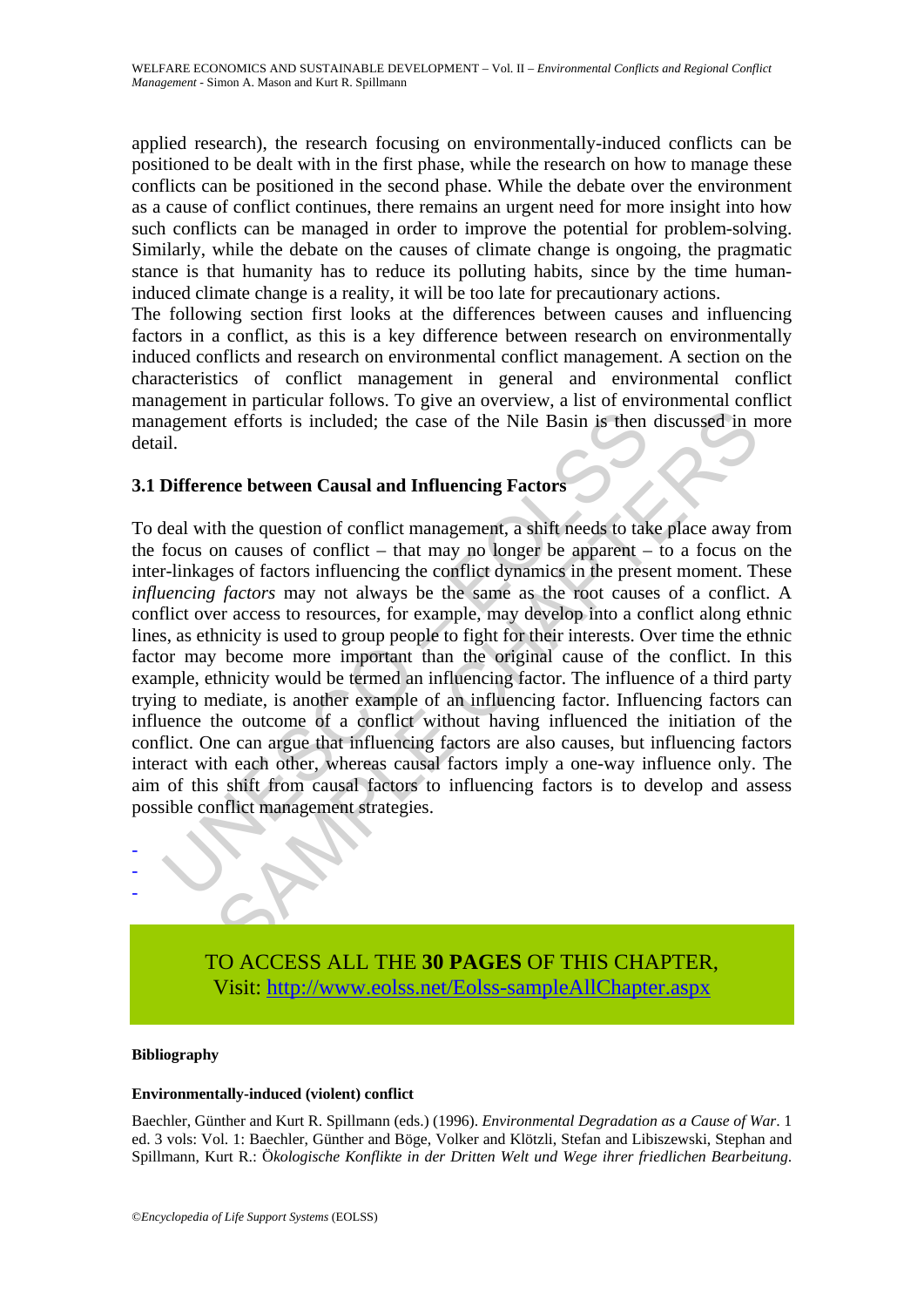Vol. 2: *Regional and Country Studies of Research Fellows*. Vol. 3: *Country Studies of External Experts*. ENCOP Zürich: Ruegger AG. [Examines environmental degradation as a cause of violent conflict. A collection of case studies. Further reading concerning Table 1]

Baechler, Günther (1999). *Violence through environmental discrimination: causes, Rwanda arena, and conflict model*. Dordrecht: Kluwer Academic Publishers. [Tests hypotheses developed by ENCOP and compares different approaches to the study of violent environmental conflicts. The multiple causal role concept is introduced.]

Barandat, Jörg (Hrsg.) (1997). *Wasser - Konfrontation oder Kooperation, Ökologische Aspekte von Sicherheit am Beispiel eines weltweit begehrten Rohstoffs*, Baden-Baden. [Further reading concerning Table 1, case studies of Jordan, Euphrates, Tigris, Aralsee, Indus and Nile is presented]

Carius, Alexander and Kurt M. Lietzmann (eds.) (1999). *Environmental Change and Security, A European Perspective*. ECOLOGIC, Springer Verlag, Heidelberg, [A collection on the link between environment and conflict, and in a broader sense, security. Includes a discussion on the role of the syndrome approach in environmental conflicts research]

Diehl, Paul F. and Nils Petter Gleditsch (eds.) (2001). *Environmental Conflict*. Boulder: Westview. [Summary of the debate pro (Homer-Dixon) and contra (Gleditsch) the environmentally induced conflicts thesis and the methods used in this research]

Homer-Dixon, Thomas F. (1999). *Environment, Scarcity, and Violence*. Chichester: Princeton UP. [Examines environmental scarcity as a cause of violent conflict, with a focus on intra-national conflict case studies]

Suliman, Mohamed (ed.) (1999). *Ecology, Politics and Violent Conflicts*. London: Zed Books. [Further reading concerning cases studies on the link between conflict and population, natural resources in Sudan, fish, climate change, Bougainville, food crisis; and conflict resolution in Eritrea, Borana and the Fur]

#### **Website**

rome approach in environmental conflicts research]<br>
1, Paul F. and Nils Petter Gleditsch (eds.) (2001). *Environmental Conflici*<br>
mary of the debate pro (Homer-Dixon) and contra (Gleditsch) the environment<br>
as and the meth proach in environmental conflicts research]<br>
F. and Nils Petter Gledistoh (eds.) (2001). *Environmental Conflict*. Boulder: West<br>
the debate pro (Homer-Dixon) and contra (Gledisch) the environmentally induced con<br>
methods ICE Case Studies (Inventory of Conflict and Environment), available from the American University in Washington at http://www.american.edu/TED/ice/ (03.06.02) [Collection of more than one hundred case studies, mostly on the intranational level. Also includes non-renewable resources conflicts. Some of them are not up-to-date or are somewhat imprecise]

#### **General Conflict Management**

Bush, Robert Baruch and Joseph P. Folger (1994). *The Promise of Mediation: Responding to Conflict through Empowerment and Recognition*, *The Jossey-Bass Conflict Resolution Series*. San Francisco: Jossey-Bass, cop. [Argues for conflict transformation, using examples of mediation between individuals]

Bercovitch, Jacob, (ed.) (1996). *Resolving International Conflicts: The Theory and Practice of Mediation*. Boulder: Rienner. [Summary of some empirical research on the management of general international conflicts, characterisation of the third party]

Burton, John W., and Frank Dukes (1990). *Conflict: Readings in Management and Resolution*. London: Houndsmill. [Presentation of the human needs theory, i.e. that basic needs need to be fulfilled for conflicts to be resolved]

Fisher, R. , Ury, W. and Patton, B. (1991). *Getting to Yes: Negotiating Agreement Without Giving In.* Penguin. [Looks at negotiation strategies, how to get to win-win solutions by focusing on interests rather than positions on the interpersonal level]

Fischer, Ronald J. (1997). *Interactive Conflict Resolution*, Syracuse University Press, New York. [An introduction to interactive track-two conflict management in the international arena, e.g. Interactive Problem Solving Workshops]

Glasl, Freidrich (1990). *Konfliktmanagement, Ein Handbuch zur Diagnose und Behandlung von Konflikten für Organisationen und ihre Berater*. Verlag Paul Haupt Bern. [A German introduction to general non-coercive conflict management and Glasl's escalation model; focuses on the interpersonal and inter-organizational level]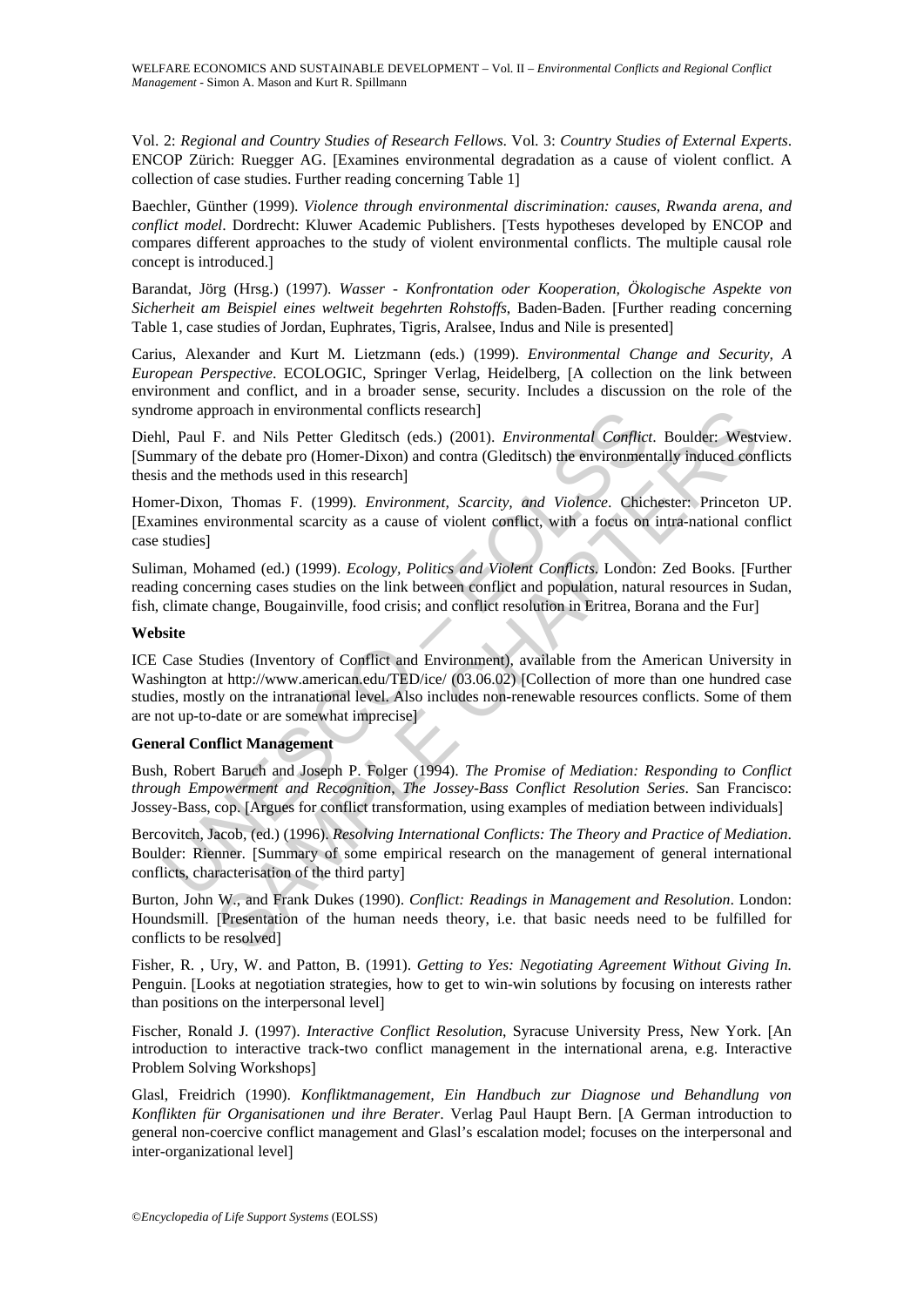Sandole, Dennis and Hugo van der Merwe (eds.) (1993). *Conflict Resolution in Theory and Practice*. Manchester: Manchester U P. [An introduction to general non-coercive conflict resolution]

Spillmann, Kurt R. and Spillmann, Kati: *Some Sociobiological And Psychological Aspects Of "Images Of The Enemy"*. In: Ragnhild Fiebig-von Hase and Ursula Lehmkuhl (eds.): *Enemy Images in American History*, Berghahn books, Oxford 1997 [Examines some of the socio-biological and psychological dynamics that influence human beings in conflict]

#### **Environmental Conflict Management**

Baechler, Günther, Kurt R. Spillmann and Mohamed Suliman (eds.) *Transformation of Resource Conflicts: Approach and Instruments.* Peter Lang, Bern 2002 [Deals with natural resource management, conflict transformation, and cooperation in sub-regions of the Horn of Africa. Final report of the Environment and Conflict Management (ECOMAN) Project]

Beach, Heather L., Jesse Hammer, J. Joseph Hewitt, Edy Kaufman, Anja Kurki, Joe A. Oppenheimer, and Aaron T. Wolf (2000). *Transboundary freshwater dispute resolution: Theory, practice, and annotated references, United Nations University*. [Further reading concerning Table 1, case studies of Danube, Euphrates, Jordan, Ganges, Indus, Mekong, Nile, Plata, Salween basins; US/Mexico shared aquifers, Aral sea, Lesotho Highlands water project]

Mader, Gerald, Wolf-Dieter Eberwein and Wolfgang R. Vogt (Hrsg.), Günther Baechler (Koordination) (2001). *Umwelt - Konfliktbearbeitung und Kooperation, Studien für Europäische Friedenspolitik*, Band 7. Münster. [A German publication on environmental conflicts and cooperation over environmental resources, with a special focus on the role of Europe, case studies included. Further reading concerning Tables 1 (Nile Basin) and 2 (fish conflicts)]

Marty, Frank. (2001). *Managing international rivers: problems, politics and institutions*. P. Lang, Bern. [Looks at the effectiveness of international river regimes. Case studies: Alpine Rhine, Rio Grande, Mahakali River, Colorado River, Tijuana River]

ences, United Nations University. [Further reading concerning Table 1, can a control (Lessotho Highlands water project)<br>
Lessotho Highlands water project]<br>
Lessotho Highlands water project]<br>
Lessotho Highlands water projec *Jnited Nations University.* [Further reading concerning Table 1, case studies of Dardan, Glanges, Indus, McGng, Nile, Plata, Salween basins; US/Mexico shared aguifers, Highlands water project]<br>Highlands water project]<br>
I Mason, Simon A. (2003, forthcoming). *From Conflict to Cooperation in the Nile. Interaction Between Water Availability, Water Management in Egypt and Sudan, and International Relations in the Eastern Nile Basin. Conflict Sensitive Interviewing and Dialogue Workshop Methodology*. Ph.D. thesis, ETH Zurich [An in-depth study of the steps toward cooperation in the Nile Basin. Exploration of how a multitrack conflict management method can be applied to an environmental conflict]

Trolldalen, Jon Martin (1992). *International Environmental Conflict Resolution*, *the role of the United Nations*. [Role of International Governmental Organisations, especially the United Nations, in managing international environmental conflicts. Many examples are listed. Further reading concerning Table 3]

Trondalen, Jon Martin (1997). *Troubled Water in the Middle East: the Process Towards the First Regional Water Declaration between Jordan, Palestinian Authority, and Israel*. In: Natural Resources Forum Vol. 21, No.2, pp. 101-108, Elsevier Science LTD. [Further reading concerning Table 1, especially concerning the Jordan Basin]

#### **Websites**

The Water Page, made available by Water Policy International http://www.thewaterpage.com/ (12.06.02) [Useful source on international water issues, conflict and management]

NCCR North South, Research Partnerships for Mitigating Syndromes of Global Change: http://www.nccr-north-south.unibe.ch (27.04.02) [Research project that uses the syndrome approach in dealing with environmental conflict transformation]

#### **Biographical Sketches**

**Mason Simon A.**M.Sc. Environmental Science, ETH Zurich. Trained as mediator in the Modular Mediation Course of the Swiss Agency for Development and Cooperation (DEZA/COPRET/INMEDIO). Research assistant at the Center for Security Studies and Conflict Research, ETH Zurich, in the "Environmental Change and Conflict Transformation" Project of the NCCR North South. PhD thesis on environment and cooperation in the Nile Basin.